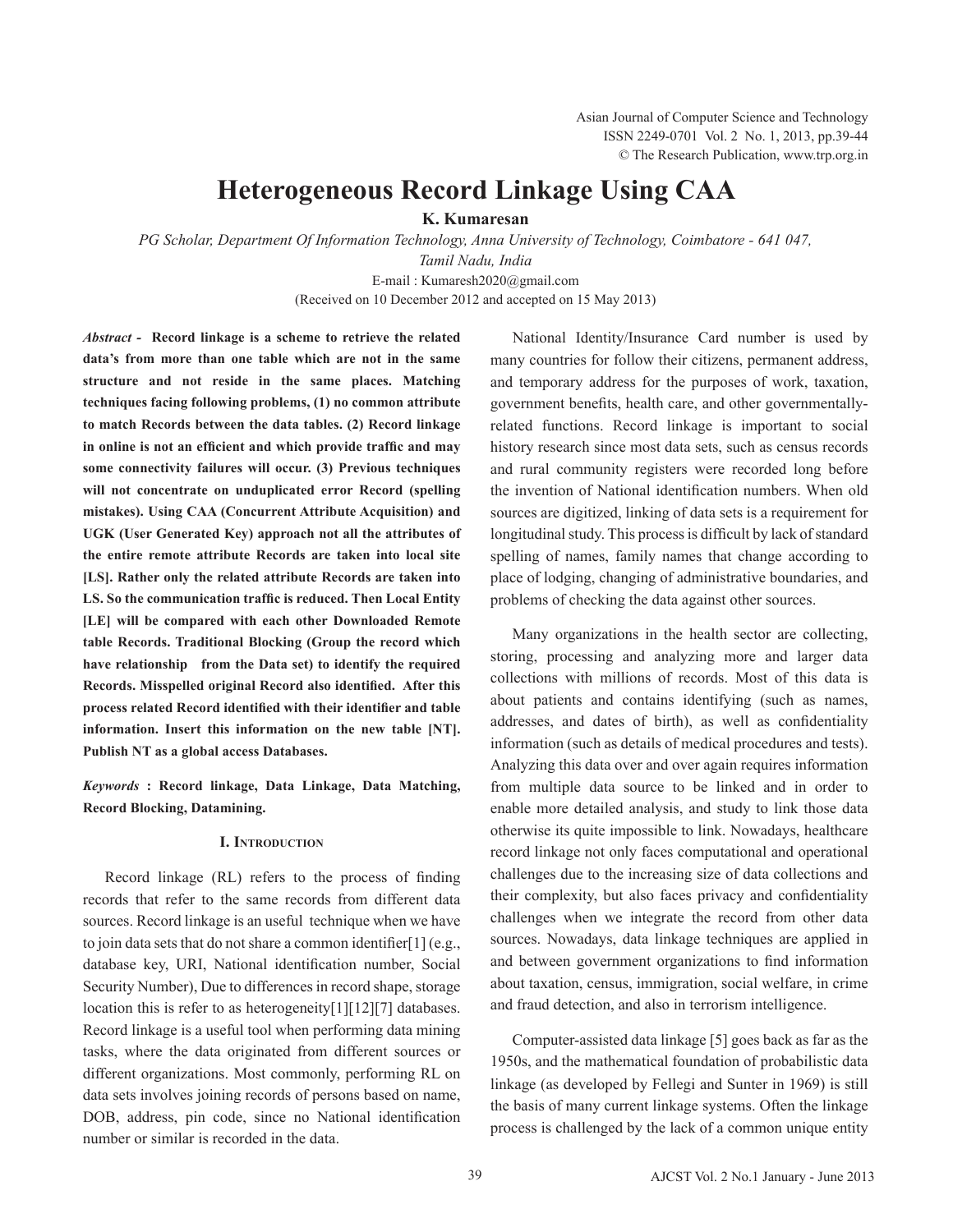identifier, and thus becomes non-trivial. In such cases, person identifiers (like names and dates of birth), demographic information (like addresses) and other specific information (like medical details) have to be used to achieve good linkage results. These attributes, however, can contain typographical errors, they can be coded differently, parts can be out-of-date or swapped, or even be missing.

In recent years, computer science researchers have started to explore the use of various techniques taken from machine learning, data mining, database research, information retrieval, and artificial intelligence to improve the linkage process[6]. Techniques investigated include learning the optimal parameters for approximate string comparison techniques[6] (like edit-distance costs); representing records as document vectors (an approach taken from information retrieval); applying active learning (a technique where the learning system selects difficult pairs of records for manual classification, thereby reducing human intervention); using supervised learning[5] approaches (where manually prepared training data, i.e. pairs of classified records, are needed to train a classifier); and clustering[6] (unsupervised learning techniques that explore the structure of the data without the need of manual training examples). Many of these new approaches, however, do require training data, which is often not available in real world situations, or only obtainable via manual preparation (a costly process similar to manual clerical review). Additionally, many of the recent publications in this area present experimental linkage studies that are based on only small data sets with a couple of thousand records.

Geocoding [6] is a technique related to data linkage or linking of addresses (that can contain typographical errors, or it may be incomplete, or out-of-date, or other errors) to a reference database and validated addresses and their geographic locations (latitude and longitude). Geocoding is important, as it is the initial step before record can be loaded into geographical information systems, and before it can be spatially analyzed and viewed. Spatial record analysis is critical, for example When researching of rapidly spreading infectious diseases, or when investigating bio-terrorism. Accurate linkage of addresses is important, as any subsequent data processing, visualization and analysis depends upon the quality of the linked records.

 In the classical probabilistic approach[6][9] pairs of records from two data sets are compared using various similarity functions (like exact or approximate string,

numerical, date, or age comparisons) and then classified into matches (if the compared attributes mainly agree), non-matches (if the compared attributes mainly disagree), or as possible matches (if the linkage system cannot make a clear decision).The class of possible matches are those record pairs for which manual clerical review is needed to decide their final linkage status. Data linkage of two data sets A and B considers record pairs in the product space |A|  $X \mid B$  and determines which pairs are matches. Thus, the total number of record pairs equals the product of the two data sets, i.e.  $|A| X | B|$ , where  $|A|$  denotes the number of records in a data set. Comparing all pairs is computationally only feasible for small data sets containing up to several thousand records each, as, for example, linking two data sets with 100000 records each would result in 1010 (ten billion) record pair comparisons. Techniques known as blocking [6] are applied to reduce the number of record pair comparisons. They cluster records into blocks and only compare records within the same block, thereby reducing the complexity of the overall linkage process. By analyzing record linkage, two essential characteristics identified by authors of [1]:

 The databases exhibiting entity heterogeneity [1][7] are distributed, and it is not possible to create and maintain a central data storage area or warehouse where pre computed Linkage results can be stored. [1] Found out a centralized solution may be impractical for several reasons

(I) First, if the databases span several organizations, the ownership and cost allocation issues associated with the warehouse could be quite difficult to address.

(II) Second, even if the warehouse could be developed, it would be difficult to keep it up-to-date. As updates occur at the operational databases, the linkage results would become stale if they are not updated immediately.

This staleness may be unacceptable in many situations. For instance, in a criminal investigation, one maybe interested in the profile of crimes committed in the last 24 hours within a certain radius of the crime scene. In order to keep the warehouse current, the sites must agree to transmit incremental changes to the data warehouse on a real-time basis. Even if such an agreement is reached, it would be difficult to monitor and enforce it. For example, a site would often have no incentive to report the insertion of a new record immediately.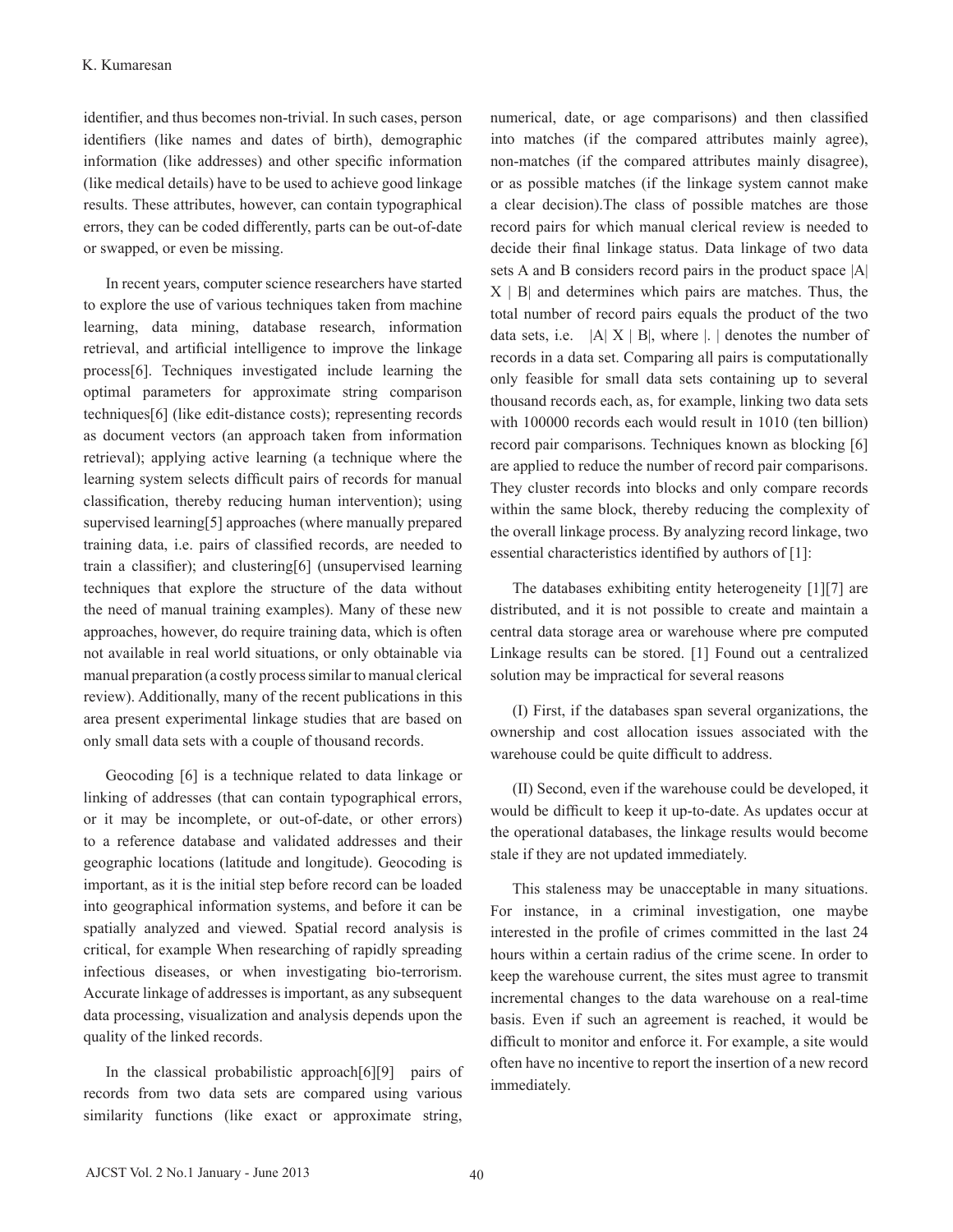Therefore, these changes are likely to be reported to the warehouse at a later time, thereby increasing the staleness of the linkage tables and limiting their usefulness. In addition, the overall data management tasks could be prohibitively time-consuming, especially in situations where there are many databases, each with many records, undergoing realtime changes. This is because the warehouse must maintain a linkage Table for each pair of sites, and must update them every time one of the associated databases changes.

The participating sites [1] allow controlled sharing of portions of their databases using standard database queries, but they do not allow the processing of scripts, stored procedures, or other application programs from another organization. The issue here is clearly not one of current technological abilities, but that of management and control. If the management of an organization wants to open its databases to outside scripts from other organizations, there are, of course, a variety of ways to implement it. However, the decision to allow only a limited set of database queries (and nothing more) is not based on technological limitations [1]; rather it is often a management decision arising out of security concerns. More investment in technology or a more sophisticated scripting technique [1], therefore, is not likely to change this situation. A direct consequence of this fact is that the local site cannot simply send the lone enquiry record to the remote site and ask the remote site to perform the record linkage and send the results back.

An important issue associated with record linkage in distributed environments [1] is that of schema integration. For record linkage techniques to work well, one should be able To identify the common nonkey attributes between two databases. If the databases are designed and maintained independently as in most heterogeneous Environments [1] it would be necessary to develop an integrated schema before the common attributes can be identified.

## EXAMPLES

 Consider the situation of a state in India consisting of about 40 districts. Each district has criminal data processing systems and their respective data models. The district share a important portion of the stored criminal records among themselves as, it has long been decided that it is not practical to create a central data warehouse that consolidates all the information.

 Currently, a police inspector investigating a crime at the spot makes a phone call to a control room operator, who searches through the different databases. The process is quite incompetent. The search keys are satisfied by many records in several databases providing all the information back to the police officer over the phone is difficult, error-prone, and time-consuming. Finally, if all control room operators are busy working on other investigations, inspector may have to wait for a long time.

In order to address this problem, a proposal [1] is currently under consideration whereby the field personnel would be provided with handheld devices. The basic idea in this proposal [1] is that a crime investigator should be able to quickly download relevant information on these devices, instead of having to wait for a control room operator to do the necessary research.

Unfortunately, there are several challenges that has been found out by authors [1] in implementing this proposal. First, since no centralized data warehouse exists, an investigating officer may have to send queries to several databases separately to download the relevant information. Second, the handheld devices do not have enough storage capacity to download all the remote Databases [1] in a batch process and store them locally. Third, the connection speed on these machines is not very high, making it impossible to download millions of records on a real-time basis. Therefore, the practicality of the entire proposal depends on finding a way to download only the relevant criminal records to the handheld devices to be complex.

# **II. Related Works**

In the work [1] Author proposed a new technique, called "Concurrent Attribute Acquisition", where the Remote records are partitioned repeatedly, until we obtain the desired path of all the related records. This recursive partitioning can be done in one of the following two ways: 1) by transferring the attributes of the remote records and comparing them locally 2) by sending a local attribute value, comparing it with the values of the remote records, and then transferring the identifiers of those remote records that match on the attribute value. In the concurrent partitioning scheme, we make a database query that selects the relevant remote records directly, in one single step. Hence, there is no need for identifier transfer. Once the relevant records are identified, all their attribute values are transferred. In this paper authors do not concentrated on heterogeneity problems.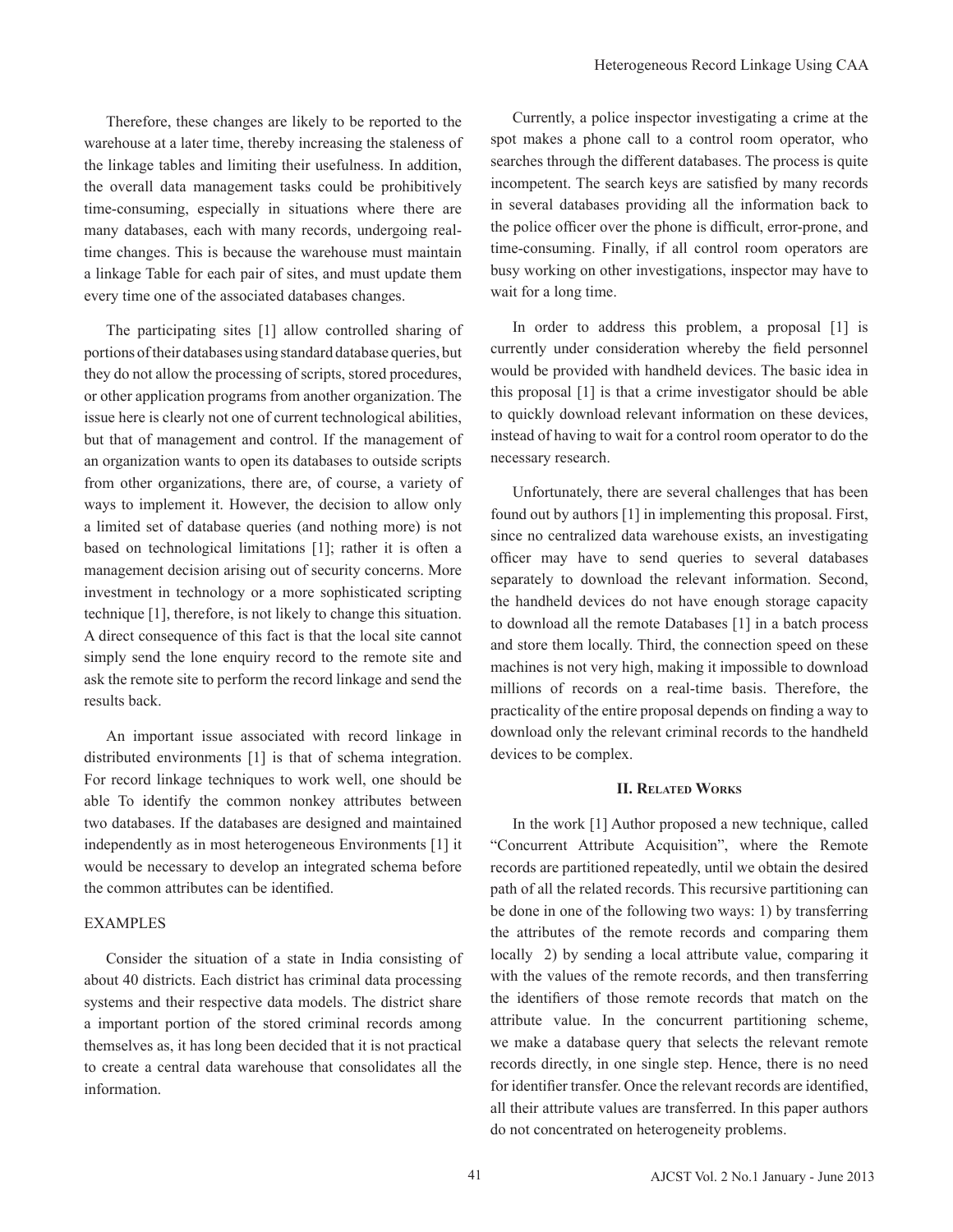In the work[5] author tells An alternative technique is to use artificially created data, which provides advantages that content and error rates can be controlled, and the deduplication or linkage status is known.

In the work [2] Author proposes a technique, which is called "Traditional Blocking". In this the number of possible comparisons increases with the file size, this can make it unwieldy the files are large, such as in record linkage. Comparisons were therefore restricted to comparisons of "blocks" or "Packets" of cases where one or more variables matched exactly. This process is referred to as "blocking" and it minimize the comparisons that must be undertaken at a given time.

In the Work [3] Author said "The simpler approaches, like traditional blocking is the overall fastest techniques. Among the other fast techniques are the robust suffix array and adaptive sorted neighborhood approaches."They also providing indexing techniques for better record linkage.

 In the work [4] Author describes a new machine learning approach that creates expert-like rules for field matching. In this approach, the relationship between two field values is described by a set of heterogeneous transformations. Previous machine learning methods used simple models to evaluate the distance between two fields. However, this approach enables more sophisticated relationships to be modeled, which better capture the complex domain specific, common-sense phenomena that humans use to judge similarity. We compare our approach to methods that rely on simpler homogeneous models in several domains. By modeling more complex relationships we produce more accurate results.

#### **III. Proposed Model**

In this section, the authors [1] introduces a competent solution to the online, distributed environment record linkage problem. The main advantage of the sequential approach is that, unlike the usual full-information case, not all the attributes of all the remote records are taken to the local site; instead, attributes are taken one at a time. After retrieving an attribute, the matching possibility is revised based on the realization of that attribute, and a decision is made whether or not to retrieve more attributes from the remote site.

### *A. Concurrent Attribute Acquisition*

The main drawback of the sequential schemes find out by authors [1] (SAA and SIA) is that the related information to the remote records must be transferred back and forward between the Local and Remote sources; by this way the resulting transparency could be huge, particularly when the number of remote records is large. When we consider the latency-related [1] delays as well, this backward and forward nature communication may make them particularly inappropriate in many situations. To completely eliminate the overhead that occurs in a recursive partitioning scheme embedded in SAA or SIA authors [1] introduce new approach, Concurrent Attribute Acquisition (CAA). In this CAA, we make a database query which is posed to the remote database to retrieve only the relevant records.

Let us consider the vector  $V = (V_1, V_2, V_3, \dots, V_k)$  certain realizations of this vector leads to a matching probability greater than α; call these the favorable realizations. Our main objective is to retrieve only the remote records that are nearer to the favorable realizations of V. We intend to use the tree effectively to identify these realizations. Any path in the tree that have a "STOP" node with a matching probability greater than α, which provides a favorable realization is called an acceptance path[1]. Such a path can be expressed as a conjunctive condition.

Since various paths have different favorable realizations, the overall query condition should be a disjunction of all the acceptance paths starting at the root. For the situation, if there are m acceptance paths out of the root, and if  $e_j$  denotes the condition of path j,  $j=1, 2, 3...$  then the overall query condition can be written as:  $e_1 v e_2$  e<sub>m</sub>. This query condition, however, is quite complex and can be compressed further.

In order to explain how this can be done, we denote  $E(z)$ as the complete query condition rooted at node z. Because of the completeness property of the matching tree every relevant record (a record with matching probability above α) must satisfy E (z), and every irrelevant record (a record with matching probability below  $\alpha$ ) must satisfy  $\neg E(z)$ , the negation of  $E(z)$ . Let  $I(z)$  and  $r(z)$  be the left and right children of node x, respectively. Denoting the attribute at node z as  $Y(z)$ ,  $E(z)$  can be expressed as a recursion:

 $E(z) \equiv ((Y(z) = a(Y(z))) \wedge E (l(z))) V ((Y(z) \neq a(Y(z)))$  $\Lambda E(r(z))$ ).

Assume, without loss of generality, that a match on  $Y(z)$ is a favorable realization. Now consider the revised query Condition.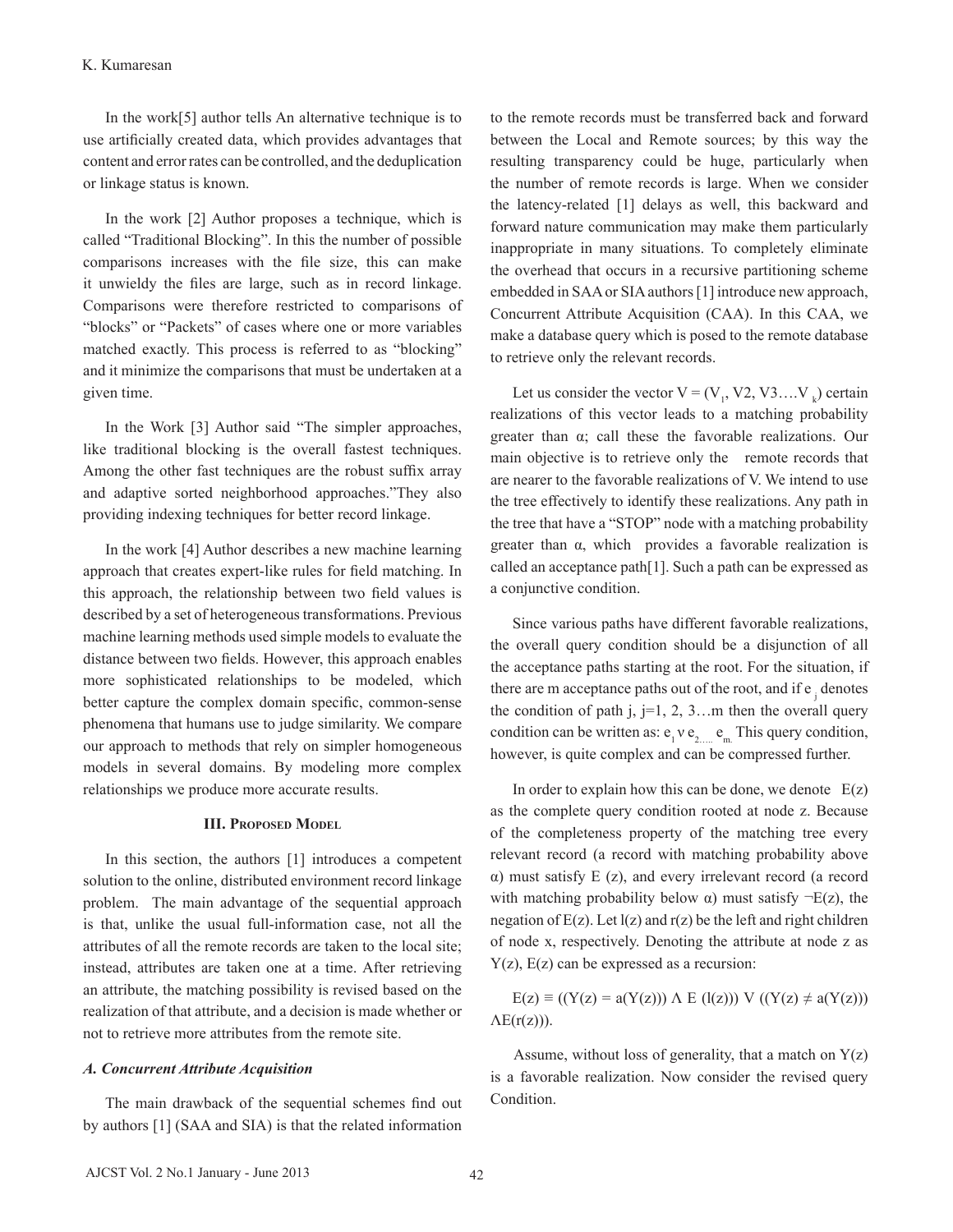$E'(z) \equiv ((Y(z) = a(Y(z))) \wedge E(l(z))) \vee E(r(z)).$ Clearly,  $E(z) \Rightarrow E'(z)$ ,

 so a relevant record would not be excluded from consideration if  $E(z)$  is replaced by  $E'(z)$ ; the question is whether irrelevant records would be erroneously included as a result of this replacement. Suppose that  $\cdot$  b  $\epsilon$  R does not satisfy  $E(z)$ , i.e., b is irrelevant, but b satisfies  $E'(z)$ . Therefore, b must satisfy

 $E'(z) \Lambda - E(z) \equiv (Y(z) = a(Y(z))) \Lambda E(r(z)) \Lambda - E(l(z)) =$  $(Y(z) = a(Y(z)) = a(Y(z))) \wedge E(r(z)).$ 

Since we assumed that a match on  $Y(z)$  is a favorable realization, the matching probability of the above condition must be greater than the matching probability associated with the condition  $(Y(z) \neq a(Y(z))) \wedge E(r(z))$ . However, the latter condition corresponds to an acceptance path in the tree and has a matching probability greater than  $\alpha$ , so b has a matching probability greater than α. This is a contradiction to the assumption that b is irrelevant. Therefore, by rewriting the expression of  $E(z)$  as  $E'(z)$  and using it recursively starting at the root, we can ensure that each node is included in the query exactly once, thereby reducing the size of the query significantly. The size of the compressed query is, therefore, the size of tree and is equal to  $\sum_{z \in Z} s(z)$ .

 In this case, there is no identifier overhead, and the included record overhead is still  $np|_{\theta} sR$ . Therefore, the normalized overhead in this case is given by

Normalized Total Overhead =  $+ p|_0$ 

 Using this CAA approach the communication overhead is reduced .In following section we apply some blocking techniques along with CAA.

## *B. Blocking and UGK*

With the probabilistic linkage approach, the number of possible comparisons increases with the file size. This can make it unwieldy when the files are large, such as in this project. Comparisons were therefore restricted to comparisons of "blocks" or packet "pocket"[3] of cases where one or more variables matched exactly. This process is referred to as "blocking"[2][3][4][6] and simply stratifies the linkage process to minimize the number of comparisons that must be undertaken at a given time. Multiple passes through the data were used for each separable blocking variable.



Fig.1 System Architecture

The record linkage approach described here assumes that we are linking records in two database tables, X and Y, such that there are corresponding attributes in each table, That is, the i th column in each table contains elements of the same type. In many applications, there are additional complexities; for instance, one table might have two attributes, such as "first name" and "last name", and the other table might have attributes such as "full name". These complexities can generally be handled in a pre-processing phase [3] (e.g., concatenating "first name" and "last name").

Our record linkage process has several phases [3]. First, we parse each cell in each record into a set of tokens [3], where each token is an individual word, number, or symbol. Optionally, we also label the tokens with a semantic category (e.g., parsing a full name into first name, optional middle initial, and last name), and also optionally apply a set of normalization operators to standardize the tokens. Second, we



Fig 2.Comparision Chart